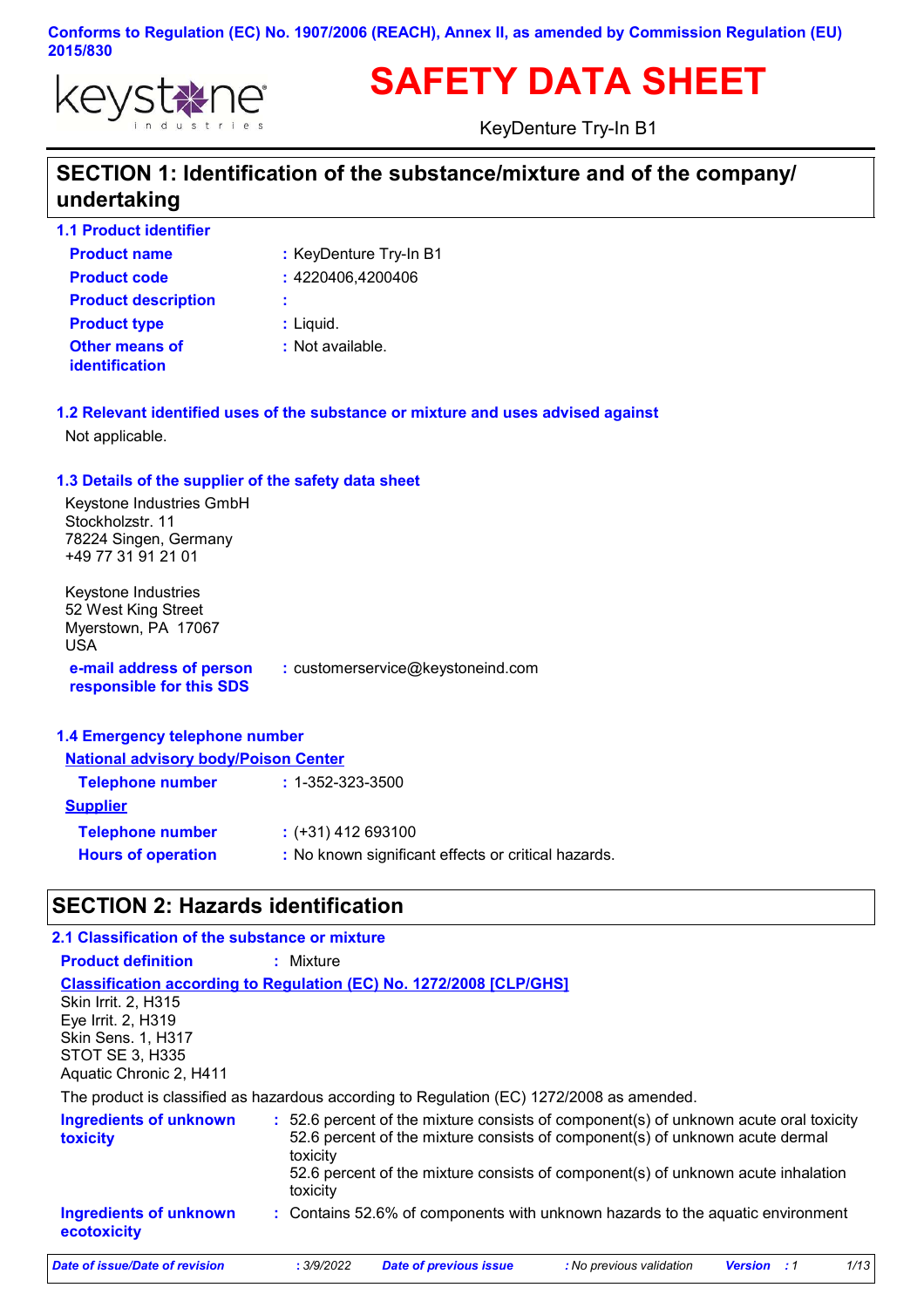*KeyDenture Try-In B1*

## **SECTION 2: Hazards identification**

See Section 11 for more detailed information on health effects and symptoms. See Section 16 for the full text of the H statements declared above.

#### **2.2 Label elements**

| <b>Hazard pictograms</b>                                                                                                                                        |                                                                                                                                                                                                                                                                                                                                                                                                                                                                     |
|-----------------------------------------------------------------------------------------------------------------------------------------------------------------|---------------------------------------------------------------------------------------------------------------------------------------------------------------------------------------------------------------------------------------------------------------------------------------------------------------------------------------------------------------------------------------------------------------------------------------------------------------------|
| <b>Signal word</b>                                                                                                                                              | Warning                                                                                                                                                                                                                                                                                                                                                                                                                                                             |
| <b>Hazard statements</b>                                                                                                                                        | Causes skin irritation.<br>May cause an allergic skin reaction.<br>Causes serious eye irritation.<br>May cause respiratory irritation.<br>Toxic to aquatic life with long lasting effects.                                                                                                                                                                                                                                                                          |
| <b>Precautionary statements</b>                                                                                                                                 |                                                                                                                                                                                                                                                                                                                                                                                                                                                                     |
| <b>Prevention</b>                                                                                                                                               | : Wear protective gloves. Wear eye or face protection: Recommended: chemical<br>splash goggles and/or face shield Avoid release to the environment. Avoid<br>breathing vapor. Wash thoroughly after handling.                                                                                                                                                                                                                                                       |
| <b>Response</b>                                                                                                                                                 | : Collect spillage. IF INHALED: Call a POISON CENTER or doctor if you feel unwell.<br>Take off contaminated clothing and wash it before reuse. IF ON SKIN: Wash with<br>plenty of water. If skin irritation or rash occurs: Get medical advice or attention. IF<br>IN EYES: Rinse cautiously with water for several minutes. Remove contact lenses, if<br>present and easy to do. Continue rinsing. If eye irritation persists: Get medical<br>advice or attention. |
| <b>Storage</b>                                                                                                                                                  | : Store in a well-ventilated place. Keep container tightly closed.                                                                                                                                                                                                                                                                                                                                                                                                  |
| <b>Disposal</b>                                                                                                                                                 | Dispose of contents and container in accordance with all local, regional, national<br>and international regulations.                                                                                                                                                                                                                                                                                                                                                |
| <b>Hazardous ingredients</b>                                                                                                                                    | : Methacrylate Monomer 1<br>Methacrylate Monomer 3<br>Photo Initiator 1<br>Methacrylate Monomer 2                                                                                                                                                                                                                                                                                                                                                                   |
| <b>Supplemental label</b><br>elements                                                                                                                           | : Not applicable.                                                                                                                                                                                                                                                                                                                                                                                                                                                   |
| <b>Annex XVII - Restrictions</b><br>on the manufacture,<br>placing on the market and<br>use of certain dangerous<br>substances, mixtures and<br><b>articles</b> | : Not applicable.                                                                                                                                                                                                                                                                                                                                                                                                                                                   |
| <b>Special packaging requirements</b>                                                                                                                           |                                                                                                                                                                                                                                                                                                                                                                                                                                                                     |
| <b>Containers to be fitted</b><br>with child-resistant<br>fastenings                                                                                            | : Not applicable.                                                                                                                                                                                                                                                                                                                                                                                                                                                   |
| Tactile warning of danger : Not applicable.                                                                                                                     |                                                                                                                                                                                                                                                                                                                                                                                                                                                                     |
| <b>2.3 Other hazards</b>                                                                                                                                        |                                                                                                                                                                                                                                                                                                                                                                                                                                                                     |
| <b>Product meets the criteria</b><br>for PBT or vPvB according<br>to Regulation (EC) No.<br>1907/2006, Annex XIII                                               | : This mixture does not contain any substances that are assessed to be a PBT or a<br>vPvB.                                                                                                                                                                                                                                                                                                                                                                          |
| Other hazards which do<br>not result in classification                                                                                                          | : None known.                                                                                                                                                                                                                                                                                                                                                                                                                                                       |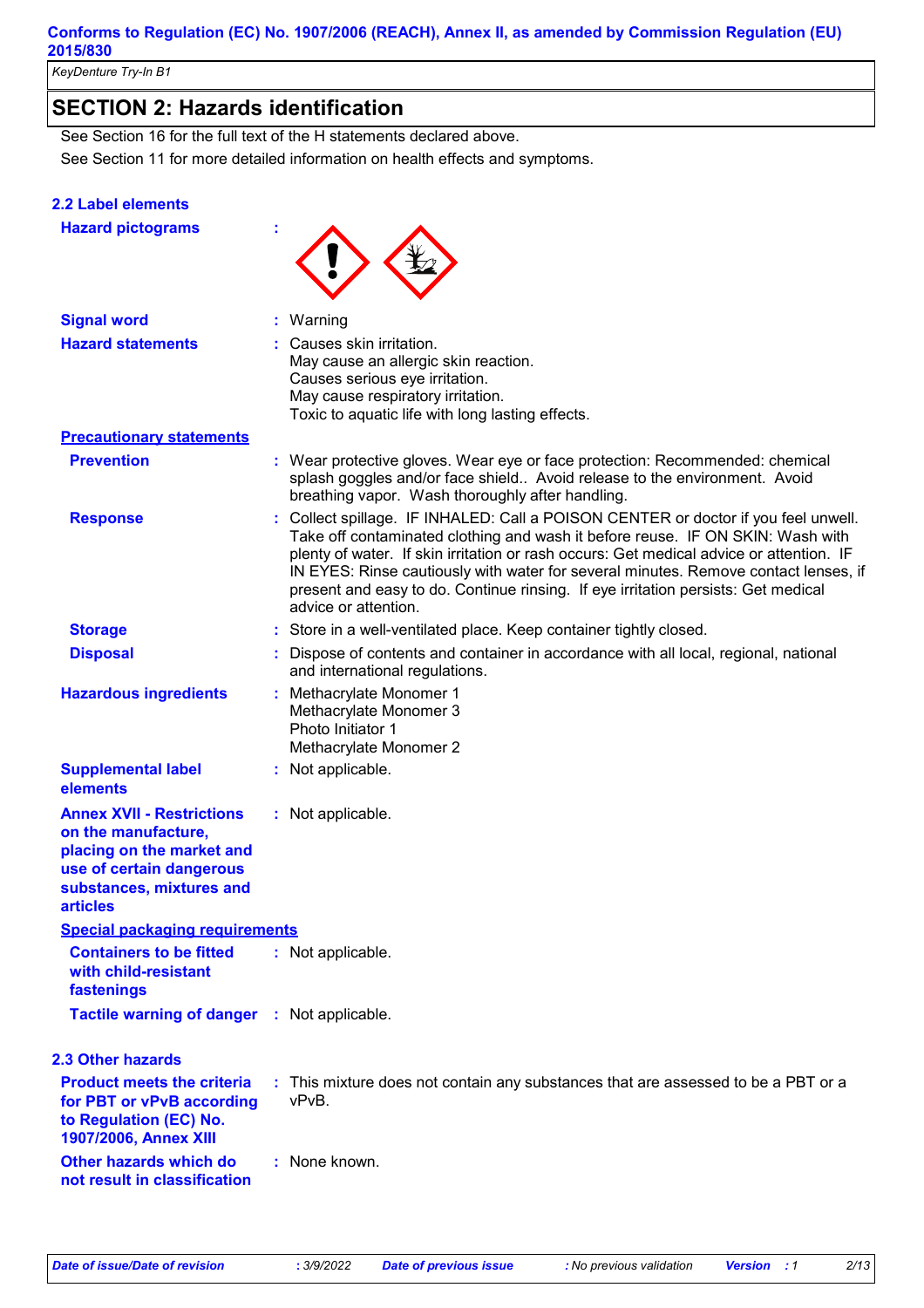### **SECTION 3: Composition/information on ingredients**

|  | <b>3.2 Mixtures</b> |  | : Mixture |
|--|---------------------|--|-----------|
|--|---------------------|--|-----------|

| <b>Product/ingredient name</b> | <b>Identifiers</b> | $\frac{9}{6}$ | <b>Classification</b><br><b>Regulation (EC) No.</b><br>1272/2008 [CLP]        | <b>Type</b> |
|--------------------------------|--------------------|---------------|-------------------------------------------------------------------------------|-------------|
| Methacrylate Monomer 1         |                    | l≥25 - ≤50    | Skin Sens. 1A, H317<br>Aquatic Chronic 2,<br>H411                             | [1]         |
| Methacrylate Monomer 3         |                    | l≥10 - ≤25    | Skin Irrit. 2, H315<br>Eye Irrit. 2, H319<br><b>STOT SE 3, H335</b>           | $\vert$ [1] |
| Photo Initiator 1              |                    | <3            | Repr. 2, H361f<br>(causing atrophy of the<br>testes)                          | [1]         |
|                                |                    |               | See Section 16 for<br>the full text of the H<br>statements declared<br>above. |             |

There are no additional ingredients present which, within the current knowledge of the supplier and in the concentrations applicable, are classified as hazardous to health or the environment, are PBTs, vPvBs or Substances of equivalent concern, or have been assigned a workplace exposure limit and hence require reporting in this section.

Type

[1] Substance classified with a health or environmental hazard

[2] Substance with a workplace exposure limit

[3] Substance meets the criteria for PBT according to Regulation (EC) No. 1907/2006, Annex XIII

[4] Substance meets the criteria for vPvB according to Regulation (EC) No. 1907/2006, Annex XIII

[5] Substance of equivalent concern

[6] Additional disclosure due to company policy

Occupational exposure limits, if available, are listed in Section 8.

### **SECTION 4: First aid measures**

| <b>4.1 Description of first aid measures</b> |                                                                                                                                                                                                                                                                                                                                                                                                                                                                                                                                                                                                                                                                                                                                                                                                                                                                                                                   |
|----------------------------------------------|-------------------------------------------------------------------------------------------------------------------------------------------------------------------------------------------------------------------------------------------------------------------------------------------------------------------------------------------------------------------------------------------------------------------------------------------------------------------------------------------------------------------------------------------------------------------------------------------------------------------------------------------------------------------------------------------------------------------------------------------------------------------------------------------------------------------------------------------------------------------------------------------------------------------|
| <b>Eye contact</b>                           | : Immediately flush eyes with plenty of water, occasionally lifting the upper and lower<br>eyelids. Check for and remove any contact lenses. Continue to rinse for at least 10<br>minutes. Get medical attention.                                                                                                                                                                                                                                                                                                                                                                                                                                                                                                                                                                                                                                                                                                 |
| <b>Inhalation</b>                            | : Remove victim to fresh air and keep at rest in a position comfortable for breathing.<br>If it is suspected that fumes are still present, the rescuer should wear an appropriate<br>mask or self-contained breathing apparatus. If not breathing, if breathing is irregular<br>or if respiratory arrest occurs, provide artificial respiration or oxygen by trained<br>personnel. It may be dangerous to the person providing aid to give mouth-to-mouth<br>resuscitation. Get medical attention. If necessary, call a poison center or physician.<br>If unconscious, place in recovery position and get medical attention immediately.<br>Maintain an open airway. Loosen tight clothing such as a collar, tie, belt or<br>waistband. In case of inhalation of decomposition products in a fire, symptoms may<br>be delayed. The exposed person may need to be kept under medical surveillance<br>for 48 hours. |
| <b>Skin contact</b>                          | : Wash with plenty of soap and water. Remove contaminated clothing and shoes.<br>Wash contaminated clothing thoroughly with water before removing it, or wear<br>gloves. Continue to rinse for at least 10 minutes. Get medical attention. In the<br>event of any complaints or symptoms, avoid further exposure. Wash clothing<br>before reuse. Clean shoes thoroughly before reuse.                                                                                                                                                                                                                                                                                                                                                                                                                                                                                                                             |
| <b>Ingestion</b>                             | : Wash out mouth with water. Remove dentures if any. If material has been<br>swallowed and the exposed person is conscious, give small quantities of water to<br>drink. Stop if the exposed person feels sick as vomiting may be dangerous. Do not<br>induce vomiting unless directed to do so by medical personnel. If vomiting occurs,<br>the head should be kept low so that vomit does not enter the lungs. Get medical<br>attention if adverse health effects persist or are severe. Never give anything by<br>mouth to an unconscious person. If unconscious, place in recovery position and get                                                                                                                                                                                                                                                                                                            |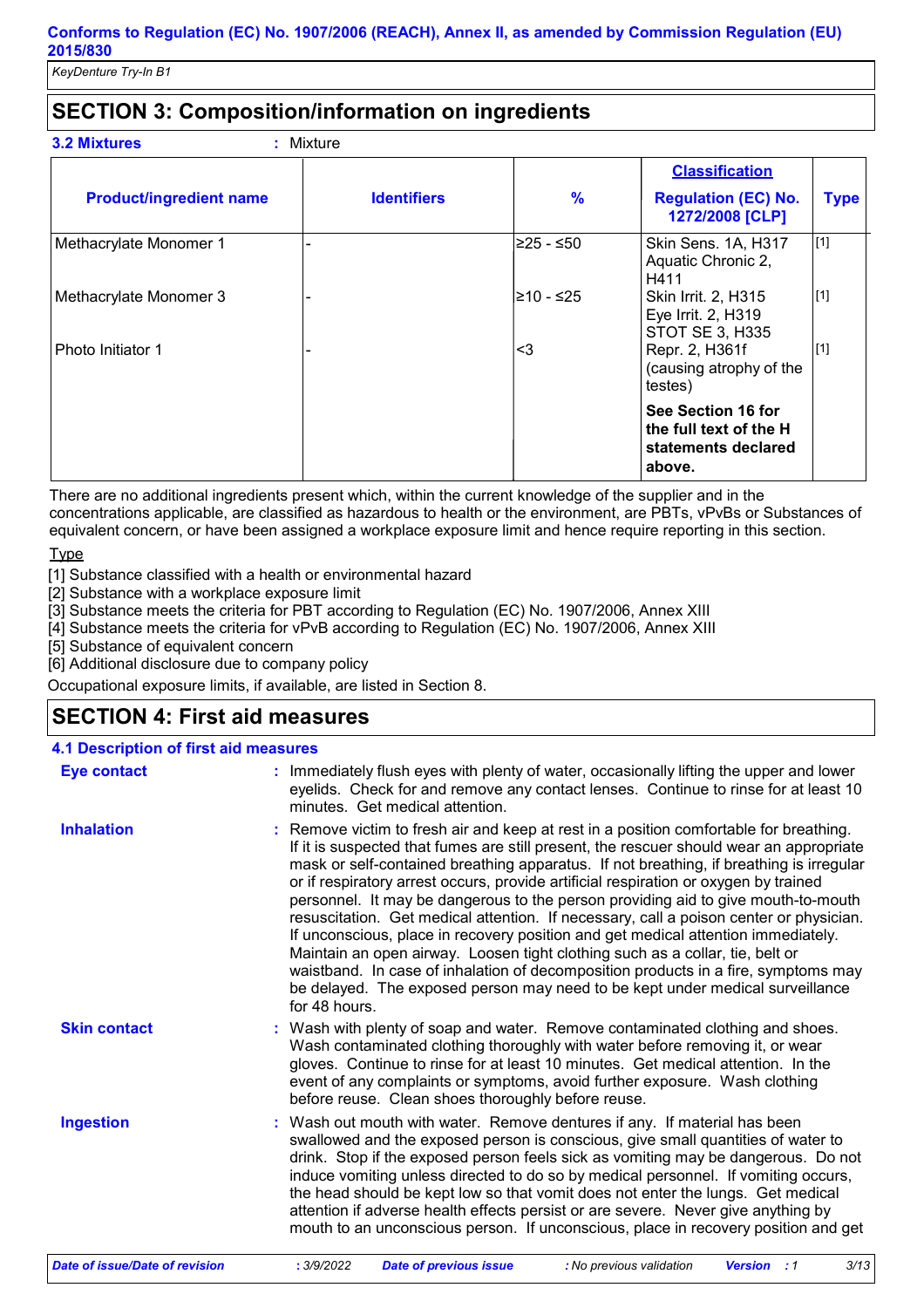### **SECTION 4: First aid measures**

|                                   | medical attention immediately. Maintain an open airway. Loosen tight clothing such<br>as a collar, tie, belt or waistband.                                                                                                                                                                                                                                                                                      |
|-----------------------------------|-----------------------------------------------------------------------------------------------------------------------------------------------------------------------------------------------------------------------------------------------------------------------------------------------------------------------------------------------------------------------------------------------------------------|
| <b>Protection of first-aiders</b> | : No action shall be taken involving any personal risk or without suitable training. If it<br>is suspected that fumes are still present, the rescuer should wear an appropriate<br>mask or self-contained breathing apparatus. It may be dangerous to the person<br>providing aid to give mouth-to-mouth resuscitation. Wash contaminated clothing<br>thoroughly with water before removing it, or wear gloves. |

#### **4.2 Most important symptoms and effects, both acute and delayed**

| <b>Over-exposure signs/symptoms</b> |                                                                                            |  |  |
|-------------------------------------|--------------------------------------------------------------------------------------------|--|--|
| Eye contact                         | : Adverse symptoms may include the following:<br>pain or irritation<br>watering<br>redness |  |  |
| <b>Inhalation</b>                   | : Adverse symptoms may include the following:<br>respiratory tract irritation<br>coughing  |  |  |
| <b>Skin contact</b>                 | : Adverse symptoms may include the following:<br>irritation<br>redness                     |  |  |
| <b>Ingestion</b>                    | : No specific data.                                                                        |  |  |

#### **4.3 Indication of any immediate medical attention and special treatment needed**

| <b>Notes to physician</b>  | : In case of inhalation of decomposition products in a fire, symptoms may be delayed.<br>The exposed person may need to be kept under medical surveillance for 48 hours. |
|----------------------------|--------------------------------------------------------------------------------------------------------------------------------------------------------------------------|
| <b>Specific treatments</b> | : No specific treatment.                                                                                                                                                 |

### **SECTION 5: Firefighting measures**

| <b>5.1 Extinguishing media</b><br><b>Suitable extinguishing</b><br>media | : Use an extinguishing agent suitable for the surrounding fire.                                                                                                                                                                                                                                                                                                       |
|--------------------------------------------------------------------------|-----------------------------------------------------------------------------------------------------------------------------------------------------------------------------------------------------------------------------------------------------------------------------------------------------------------------------------------------------------------------|
| <b>Unsuitable extinguishing</b><br>media                                 | : None known.                                                                                                                                                                                                                                                                                                                                                         |
| 5.2 Special hazards arising from the substance or mixture                |                                                                                                                                                                                                                                                                                                                                                                       |
| <b>Hazards from the</b><br>substance or mixture                          | : In a fire or if heated, a pressure increase will occur and the container may burst.<br>This material is toxic to aquatic life with long lasting effects. Fire water<br>contaminated with this material must be contained and prevented from being<br>discharged to any waterway, sewer or drain.                                                                    |
| <b>Hazardous combustion</b><br>products                                  | : Decomposition products may include the following materials:<br>carbon dioxide<br>carbon monoxide<br>nitrogen oxides<br>phosphorus oxides                                                                                                                                                                                                                            |
| <b>5.3 Advice for firefighters</b>                                       |                                                                                                                                                                                                                                                                                                                                                                       |
| <b>Special protective actions</b><br>for fire-fighters                   | : Promptly isolate the scene by removing all persons from the vicinity of the incident if<br>there is a fire. No action shall be taken involving any personal risk or without<br>suitable training.                                                                                                                                                                   |
| <b>Special protective</b><br>equipment for fire-fighters                 | : Fire-fighters should wear appropriate protective equipment and self-contained<br>breathing apparatus (SCBA) with a full face-piece operated in positive pressure<br>mode. Clothing for fire-fighters (including helmets, protective boots and gloves)<br>conforming to European standard EN 469 will provide a basic level of protection for<br>chemical incidents. |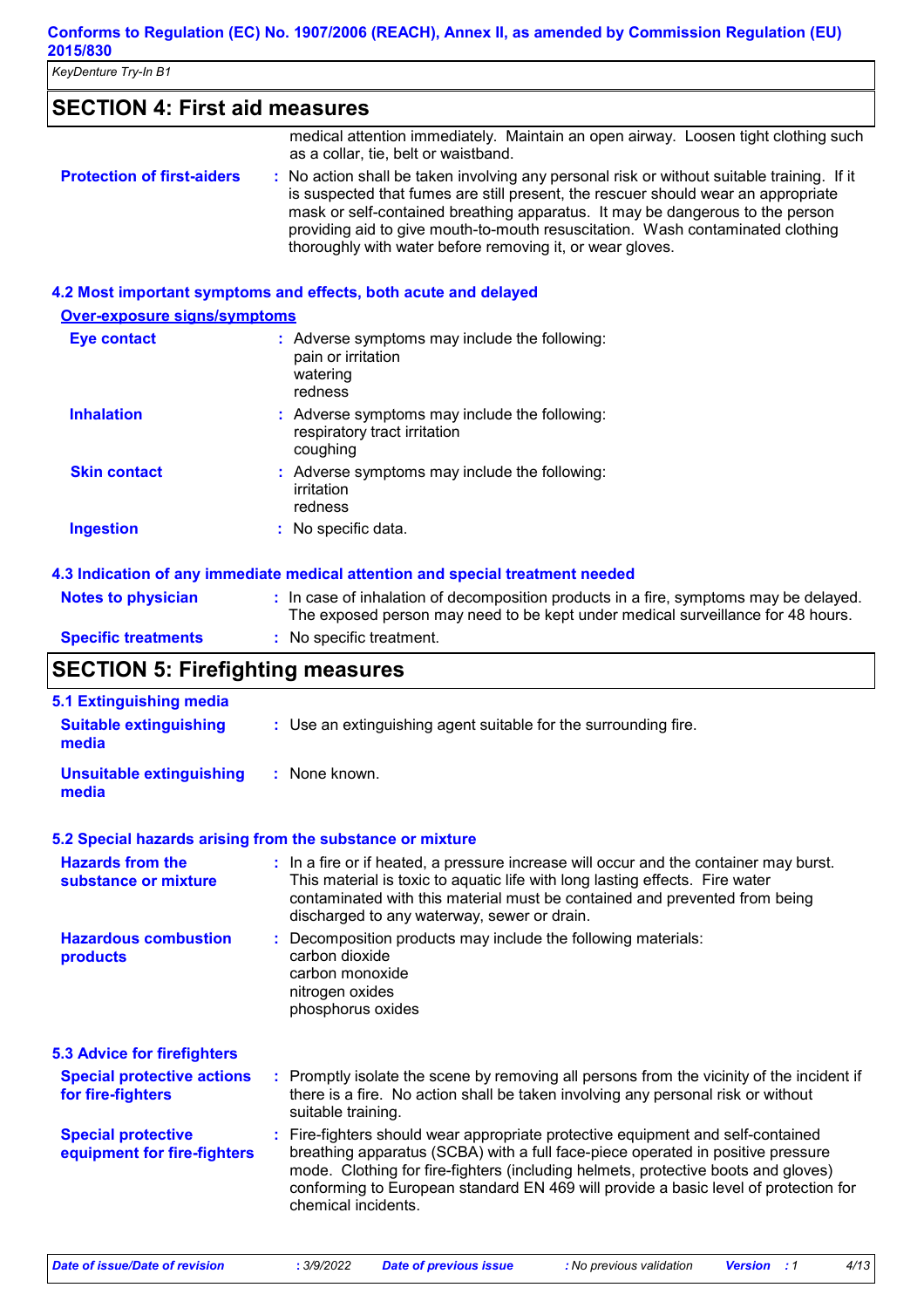### **SECTION 6: Accidental release measures**

|                                                  | 6.1 Personal precautions, protective equipment and emergency procedures                                                                                                                                                                                                                                                                                                                                                                                                                                                                                                                       |
|--------------------------------------------------|-----------------------------------------------------------------------------------------------------------------------------------------------------------------------------------------------------------------------------------------------------------------------------------------------------------------------------------------------------------------------------------------------------------------------------------------------------------------------------------------------------------------------------------------------------------------------------------------------|
| For non-emergency<br>personnel                   | : No action shall be taken involving any personal risk or without suitable training.<br>Evacuate surrounding areas. Keep unnecessary and unprotected personnel from<br>entering. Do not touch or walk through spilled material. Avoid breathing vapor or<br>mist. Provide adequate ventilation. Wear appropriate respirator when ventilation is<br>inadequate. Put on appropriate personal protective equipment.                                                                                                                                                                              |
| For emergency responders :                       | If specialized clothing is required to deal with the spillage, take note of any<br>information in Section 8 on suitable and unsuitable materials. See also the<br>information in "For non-emergency personnel".                                                                                                                                                                                                                                                                                                                                                                               |
| <b>6.2 Environmental</b><br>precautions          | : Avoid dispersal of spilled material and runoff and contact with soil, waterways,<br>drains and sewers. Inform the relevant authorities if the product has caused<br>environmental pollution (sewers, waterways, soil or air). Water polluting material.<br>May be harmful to the environment if released in large quantities. Collect spillage.                                                                                                                                                                                                                                             |
|                                                  | 6.3 Methods and materials for containment and cleaning up                                                                                                                                                                                                                                                                                                                                                                                                                                                                                                                                     |
| <b>Small spill</b>                               | : Stop leak if without risk. Move containers from spill area. Dilute with water and mop<br>up if water-soluble. Alternatively, or if water-insoluble, absorb with an inert dry<br>material and place in an appropriate waste disposal container. Dispose of via a<br>licensed waste disposal contractor.                                                                                                                                                                                                                                                                                      |
| <b>Large spill</b>                               | Stop leak if without risk. Move containers from spill area. Approach release from<br>upwind. Prevent entry into sewers, water courses, basements or confined areas.<br>Wash spillages into an effluent treatment plant or proceed as follows. Contain and<br>collect spillage with non-combustible, absorbent material e.g. sand, earth,<br>vermiculite or diatomaceous earth and place in container for disposal according to<br>local regulations. Dispose of via a licensed waste disposal contractor.<br>Contaminated absorbent material may pose the same hazard as the spilled product. |
| <b>6.4 Reference to other</b><br><b>sections</b> | : See Section 1 for emergency contact information.<br>See Section 8 for information on appropriate personal protective equipment.<br>See Section 13 for additional waste treatment information.                                                                                                                                                                                                                                                                                                                                                                                               |

### **SECTION 7: Handling and storage**

The information in this section contains generic advice and guidance. The list of Identified Uses in Section 1 should be consulted for any available use-specific information provided in the Exposure Scenario(s).

#### **7.1 Precautions for safe handling**

| <b>Protective measures</b>                       | : Put on appropriate personal protective equipment (see Section 8). Persons with a<br>history of skin sensitization problems should not be employed in any process in<br>which this product is used. Do not get in eyes or on skin or clothing. Do not ingest.<br>Avoid breathing vapor or mist. Avoid release to the environment. Use only with<br>adequate ventilation. Wear appropriate respirator when ventilation is inadequate.<br>Keep in the original container or an approved alternative made from a compatible<br>material, kept tightly closed when not in use. Empty containers retain product<br>residue and can be hazardous. Do not reuse container. |
|--------------------------------------------------|----------------------------------------------------------------------------------------------------------------------------------------------------------------------------------------------------------------------------------------------------------------------------------------------------------------------------------------------------------------------------------------------------------------------------------------------------------------------------------------------------------------------------------------------------------------------------------------------------------------------------------------------------------------------|
| <b>Advice on general</b><br>occupational hygiene | : Eating, drinking and smoking should be prohibited in areas where this material is<br>handled, stored and processed. Workers should wash hands and face before<br>eating, drinking and smoking. Remove contaminated clothing and protective<br>equipment before entering eating areas. See also Section 8 for additional<br>information on hygiene measures.                                                                                                                                                                                                                                                                                                        |

#### **7.2 Conditions for safe storage, including any incompatibilities**

Do not store above the following temperature: 38°C (100.4°F). Store in accordance with local regulations. Store in original container protected from direct sunlight in a dry, cool and well-ventilated area, away from incompatible materials (see Section 10) and food and drink. Store locked up. Keep container tightly closed and sealed until ready for use. Containers that have been opened must be carefully resealed and kept upright to prevent leakage. Do not store in unlabeled containers. Use appropriate containment to avoid environmental contamination. See Section 10 for incompatible materials before handling or use.

*Date of issue/Date of revision* **:** *3/9/2022 Date of previous issue : No previous validation Version : 1 5/13*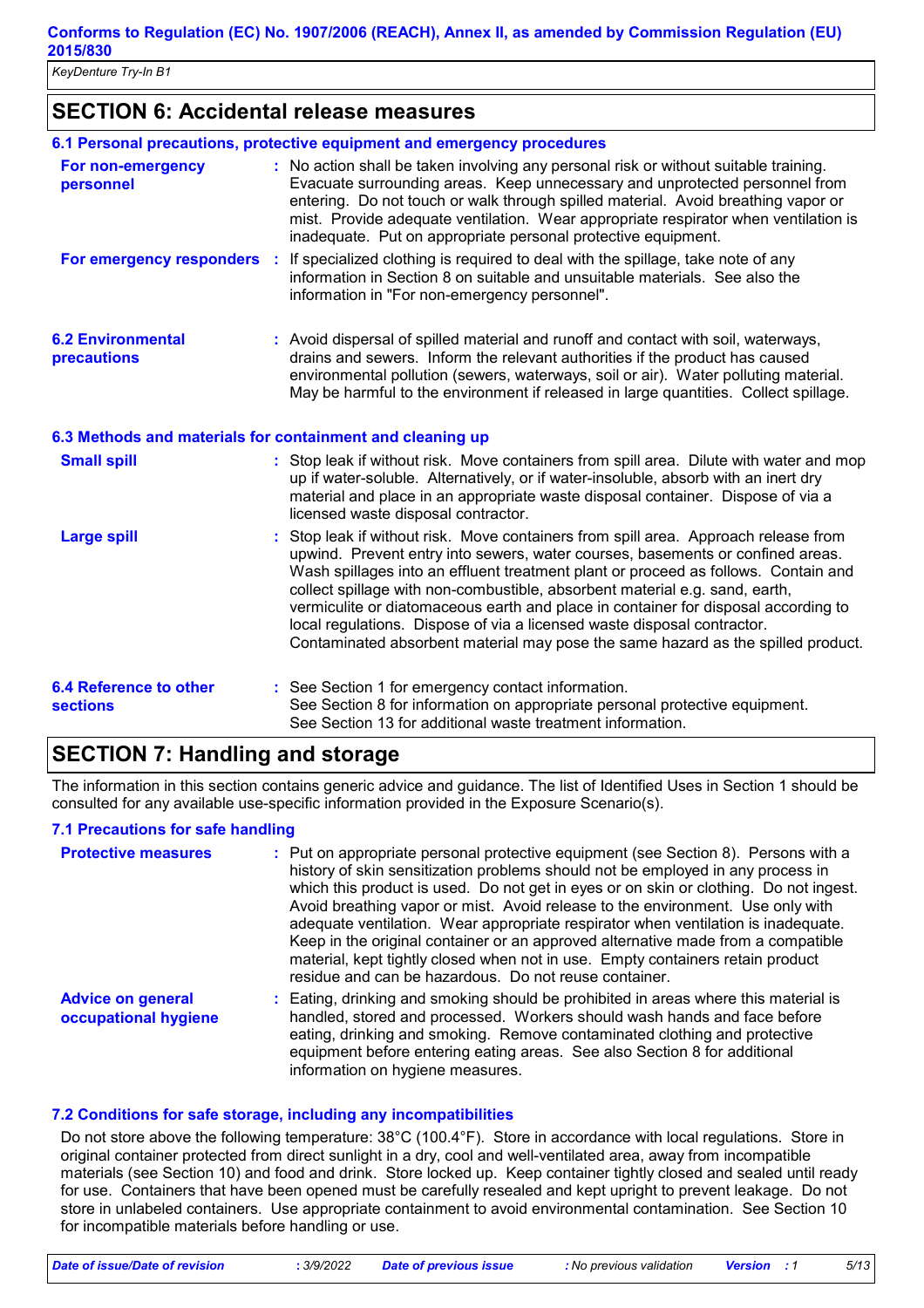### **SECTION 7: Handling and storage**

### **Seveso Directive - Reporting thresholds**

#### **Danger criteria**

| <b>Category</b> | <b>threshold</b> | Notification and MAPP Safety report threshold |
|-----------------|------------------|-----------------------------------------------|
| E <sub>2</sub>  | 200 tonne        | 500 tonne                                     |

#### **7.3 Specific end use(s)**

**Recommendations :**

: Not available. : Not available.

**Industrial sector specific : solutions**

### **SECTION 8: Exposure controls/personal protection**

The information in this section contains generic advice and guidance. Information is provided based on typical anticipated uses of the product. Additional measures might be required for bulk handling or other uses that could significantly increase worker exposure or environmental releases.

#### **8.1 Control parameters**

#### **Occupational exposure limits**

No exposure limit value known.

**Recommended monitoring procedures :** If this product contains ingredients with exposure limits, personal, workplace atmosphere or biological monitoring may be required to determine the effectiveness of the ventilation or other control measures and/or the necessity to use respiratory protective equipment. Reference should be made to monitoring standards, such as the following: European Standard EN 689 (Workplace atmospheres - Guidance for the assessment of exposure by inhalation to chemical agents for comparison with limit values and measurement strategy) European Standard EN 14042 (Workplace atmospheres - Guide for the application and use of procedures for the assessment of exposure to chemical and biological agents) European Standard EN 482 (Workplace atmospheres - General requirements for the performance of procedures for the measurement of chemical agents) Reference to national guidance documents for methods for the determination of hazardous substances will also be required.

#### **DNELs/DMELs**

| <b>Product/ingredient name</b> | <b>Type</b> | <b>Exposure</b>         | <b>Value</b>             | <b>Population</b>     | <b>Effects</b> |
|--------------------------------|-------------|-------------------------|--------------------------|-----------------------|----------------|
| Methacrylate Monomer 3         | <b>DNEL</b> | Long term Dermal        | $0.625$ mg/<br>kg bw/day | General<br>population | Systemic       |
|                                | <b>DNEL</b> | Long term Dermal        | 1.04 mg/<br>kg bw/day    | Workers               | Systemic       |
| Photo Initiator 1              | <b>DNEL</b> | Long term Dermal        | mg/kg<br>bw/day          | Workers               | Systemic       |
|                                | <b>DNEL</b> | Long term<br>Inhalation | $3.5 \text{ mg/m}^3$     | Workers               | Systemic       |

#### **PNECs**

No PNECs available.

#### **8.2 Exposure controls**

#### **Appropriate engineering controls**

**:** Use only with adequate ventilation. If user operations generate dust, fumes, gas, vapor or mist, use process enclosures, local exhaust ventilation or other engineering controls to keep worker exposure to airborne contaminants below any recommended or statutory limits.

#### **Individual protection measures**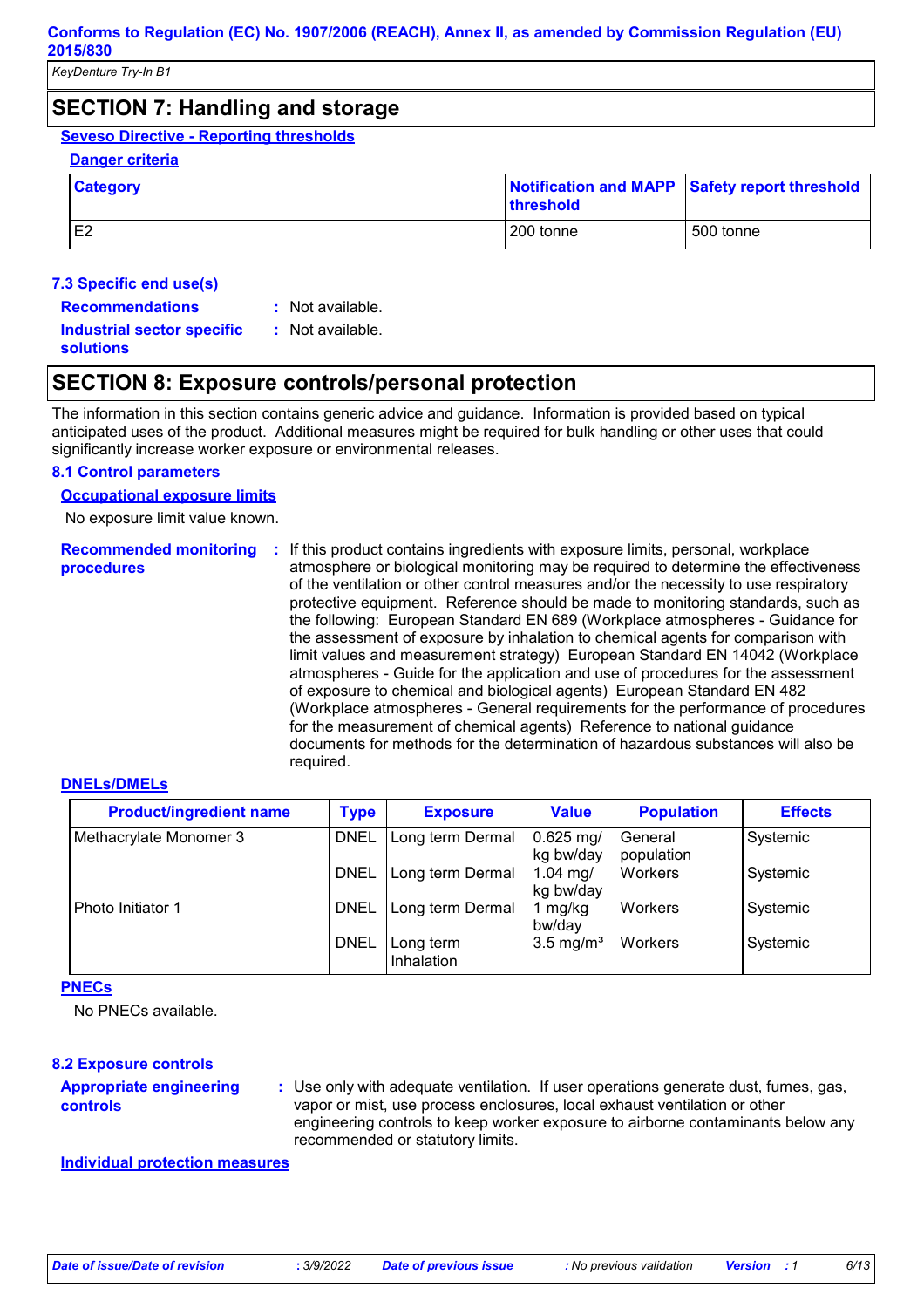*KeyDenture Try-In B1*

### **SECTION 8: Exposure controls/personal protection**

| <b>Hygiene measures</b>                          | : Wash hands, forearms and face thoroughly after handling chemical products,<br>before eating, smoking and using the lavatory and at the end of the working period.<br>Appropriate techniques should be used to remove potentially contaminated clothing.<br>Contaminated work clothing should not be allowed out of the workplace. Wash<br>contaminated clothing before reusing. Ensure that eyewash stations and safety<br>showers are close to the workstation location.                                                                                                                                               |
|--------------------------------------------------|---------------------------------------------------------------------------------------------------------------------------------------------------------------------------------------------------------------------------------------------------------------------------------------------------------------------------------------------------------------------------------------------------------------------------------------------------------------------------------------------------------------------------------------------------------------------------------------------------------------------------|
| <b>Eye/face protection</b>                       | Safety eyewear complying with an approved standard should be used when a risk<br>assessment indicates this is necessary to avoid exposure to liquid splashes, mists,<br>gases or dusts. If contact is possible, the following protection should be worn,<br>unless the assessment indicates a higher degree of protection: chemical splash<br>goggles. Recommended: chemical splash goggles and/or face shield.                                                                                                                                                                                                           |
| <b>Skin protection</b>                           |                                                                                                                                                                                                                                                                                                                                                                                                                                                                                                                                                                                                                           |
| <b>Hand protection</b>                           | : Chemical-resistant, impervious gloves complying with an approved standard should<br>be worn at all times when handling chemical products if a risk assessment indicates<br>this is necessary. Considering the parameters specified by the glove manufacturer,<br>check during use that the gloves are still retaining their protective properties. It<br>should be noted that the time to breakthrough for any glove material may be<br>different for different glove manufacturers. In the case of mixtures, consisting of<br>several substances, the protection time of the gloves cannot be accurately<br>estimated. |
| <b>Body protection</b>                           | Personal protective equipment for the body should be selected based on the task<br>being performed and the risks involved and should be approved by a specialist<br>before handling this product. Recommended: Neoprene gloves.                                                                                                                                                                                                                                                                                                                                                                                           |
| <b>Other skin protection</b>                     | : Appropriate footwear and any additional skin protection measures should be<br>selected based on the task being performed and the risks involved and should be<br>approved by a specialist before handling this product.                                                                                                                                                                                                                                                                                                                                                                                                 |
| <b>Respiratory protection</b>                    | Based on the hazard and potential for exposure, select a respirator that meets the<br>appropriate standard or certification. Respirators must be used according to a<br>respiratory protection program to ensure proper fitting, training, and other important<br>aspects of use.                                                                                                                                                                                                                                                                                                                                         |
| <b>Environmental exposure</b><br><b>controls</b> | Emissions from ventilation or work process equipment should be checked to<br>ensure they comply with the requirements of environmental protection legislation.<br>In some cases, fume scrubbers, filters or engineering modifications to the process<br>equipment will be necessary to reduce emissions to acceptable levels.                                                                                                                                                                                                                                                                                             |

### **SECTION 9: Physical and chemical properties**

The conditions of measurement of all properties are at standard temperature and pressure unless otherwise indicated.

#### **9.1 Information on basic physical and chemical properties**

| <b>Appearance</b>                                      |                                                                |
|--------------------------------------------------------|----------------------------------------------------------------|
| <b>Physical state</b>                                  | : Liquid. [Liquid.]                                            |
| <b>Color</b>                                           | $:$ Not available.                                             |
| <b>Odor</b>                                            | $:$ Not available.                                             |
| <b>Odor threshold</b>                                  | $:$ Not available.                                             |
| <b>Melting point/freezing point</b>                    | $:$ Not available.                                             |
| Initial boiling point and<br>boiling range             | : $>100^{\circ}$ C ( $>212^{\circ}$ F)                         |
| <b>Flammability (solid, gas)</b>                       | $:$ Not available.                                             |
| <b>Upper/lower flammability or</b><br>explosive limits | $:$ Not available.                                             |
| <b>Flash point</b>                                     | : Closed cup: $>100^{\circ}$ C ( $>212^{\circ}$ F) [Setaflash] |
| <b>Auto-ignition temperature</b>                       | : Not applicable.                                              |
| <b>Decomposition temperature</b>                       | $:$ Not available.                                             |
| рH                                                     | : Not available.                                               |
| <b>Viscosity</b>                                       | Dynamic: 350 mPa·s                                             |
|                                                        |                                                                |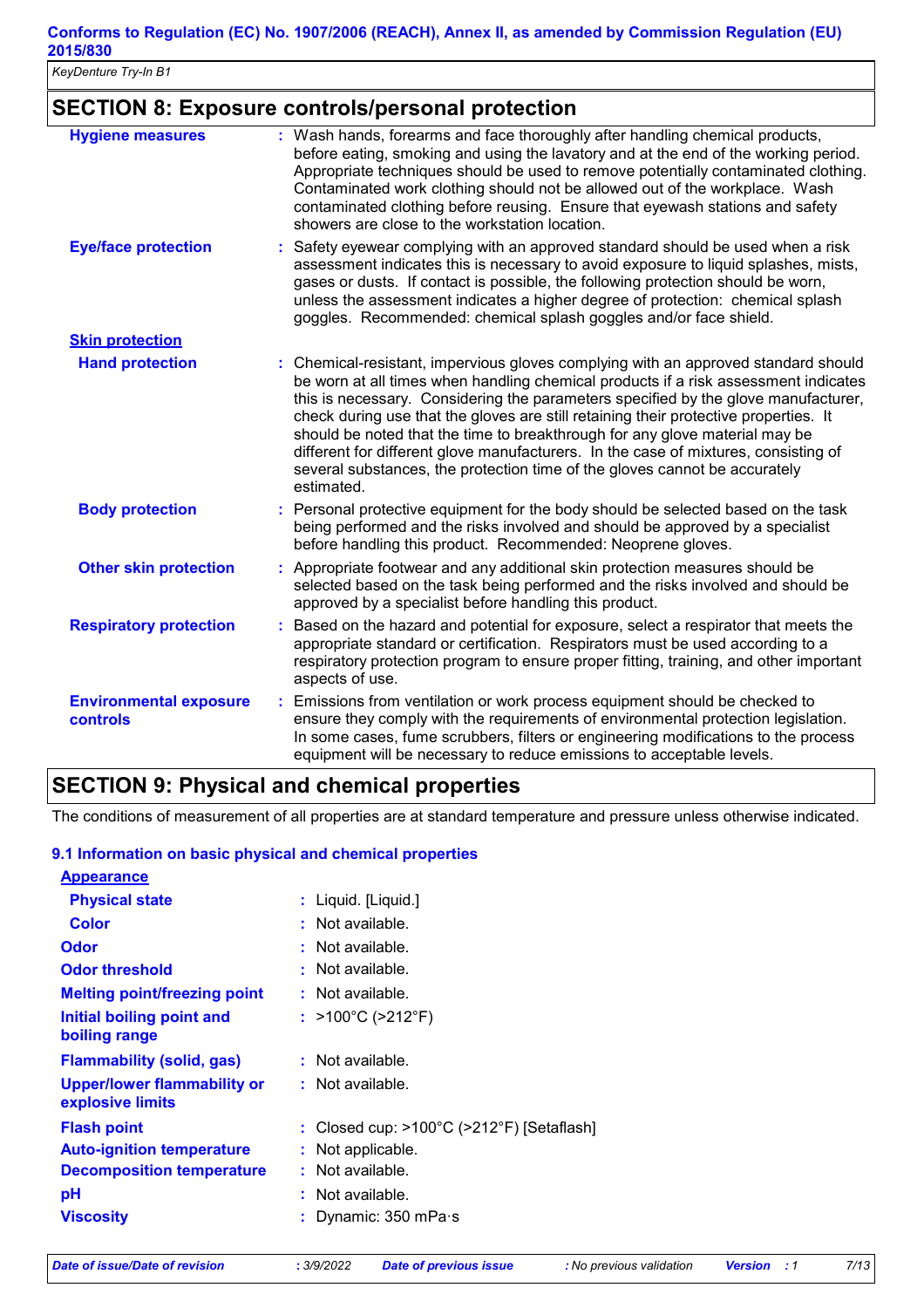# **SECTION 9: Physical and chemical properties**

| <b>Solubility(ies)</b>                                              | : Soluble in the following materials: methanol, diethyl ether, n-octanol and<br>acetone.<br>Insoluble in the following materials: cold water and hot water. |
|---------------------------------------------------------------------|-------------------------------------------------------------------------------------------------------------------------------------------------------------|
| <b>Solubility in water</b>                                          | : Not available.                                                                                                                                            |
| <b>Partition coefficient: n-octanol/ : Not applicable.</b><br>water |                                                                                                                                                             |
| <b>Vapor pressure</b>                                               | : Not applicable.                                                                                                                                           |
| <b>Evaporation rate</b>                                             | : Not available.                                                                                                                                            |
| <b>Relative density</b>                                             | : 1.09                                                                                                                                                      |
| <b>Vapor density</b>                                                | $:$ Not available.                                                                                                                                          |
| <b>Explosive properties</b>                                         | : Not available.                                                                                                                                            |
| <b>Oxidizing properties</b>                                         | : Not available.                                                                                                                                            |
| <b>Particle characteristics</b>                                     |                                                                                                                                                             |
| <b>Median particle size</b>                                         | : Not applicable.                                                                                                                                           |

| <b>SECTION 10: Stability and reactivity</b>     |                                                                                                                                                            |
|-------------------------------------------------|------------------------------------------------------------------------------------------------------------------------------------------------------------|
| <b>10.1 Reactivity</b>                          | : No specific test data related to reactivity available for this product or its ingredients.                                                               |
| <b>10.2 Chemical stability</b>                  | : The product is stable.                                                                                                                                   |
| 10.3 Possibility of<br>hazardous reactions      | : Hazardous reactions or instability may occur under certain conditions of storage or<br>use.                                                              |
| <b>10.4 Conditions to avoid</b>                 | : Storage > 38 °C (100 °F), exposure to light, loss of dissolved air, and contamination<br>with incompatible materials.                                    |
| <b>10.5 Incompatible materials</b>              | : Polymerization initiators, including peroxides, strong oxidizing agents, alcohols,<br>copper, copper alloys, carbon steel, iron, rust, and strong bases. |
| <b>10.6 Hazardous</b><br>decomposition products | : Under normal conditions of storage and use, hazardous decomposition products<br>should not be produced.                                                  |

### **SECTION 11: Toxicological information**

### **11.1 Information on toxicological effects**

| <u>Acute toxicity</u>           |                    |
|---------------------------------|--------------------|
| <b>Conclusion/Summary</b>       | $:$ Not available. |
| <b>Acute toxicity estimates</b> |                    |
| N/A                             |                    |
| <b>Irritation/Corrosion</b>     |                    |
| <b>Conclusion/Summary</b>       | $:$ Not available. |
| Sensitization                   |                    |
| <b>Conclusion/Summary</b>       | : Not available.   |
| <b>Mutagenicity</b>             |                    |
| <b>Conclusion/Summary</b>       | $:$ Not available. |
| <b>Carcinogenicity</b>          |                    |
| <b>Conclusion/Summary</b>       | $:$ Not available. |
| <b>Reproductive toxicity</b>    |                    |
| <b>Conclusion/Summary</b>       | : Not available.   |
| <b>Teratogenicity</b>           |                    |
|                                 |                    |

*Date of issue/Date of revision* **:** *3/9/2022 Date of previous issue : No previous validation Version : 1 8/13*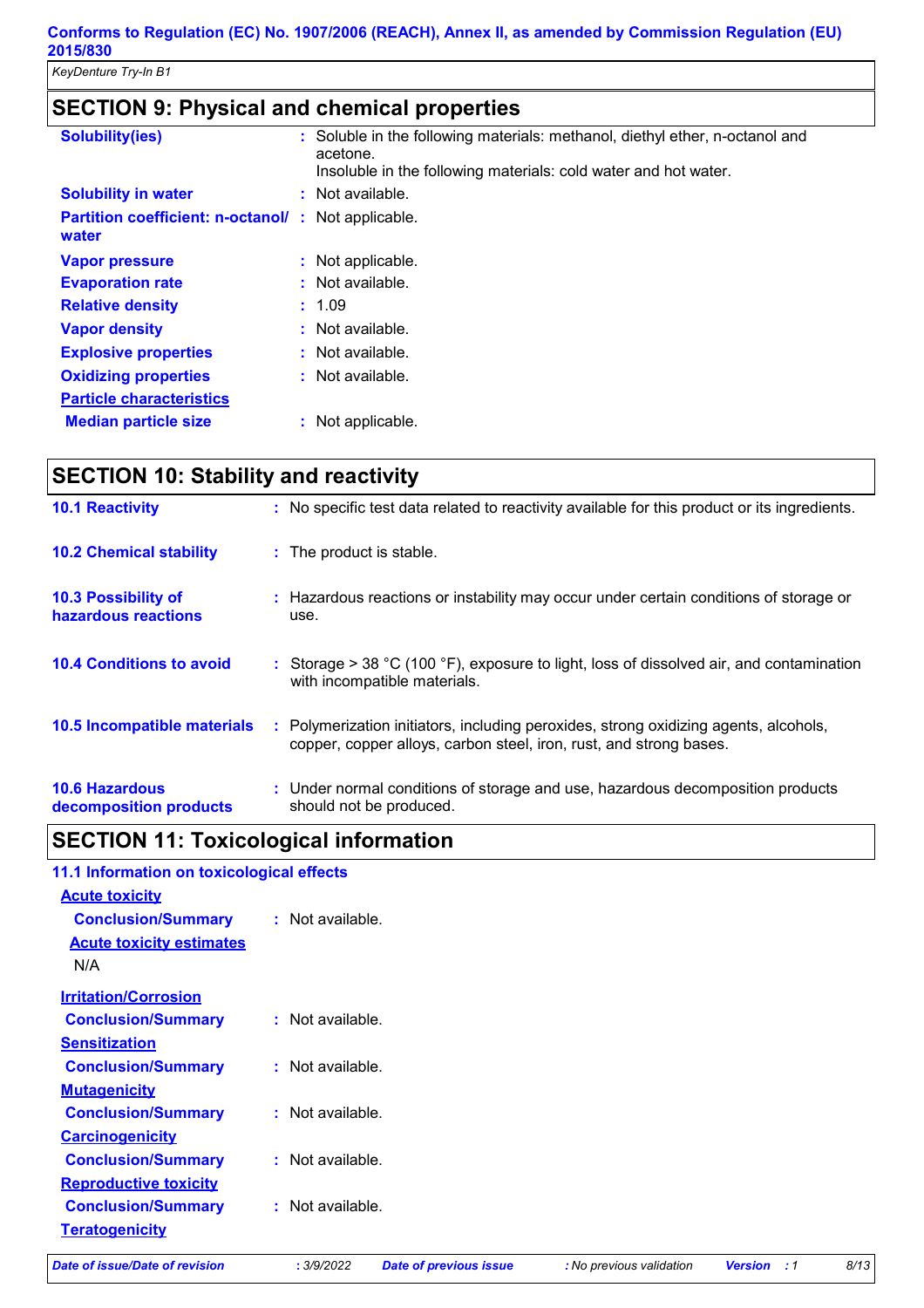### **SECTION 11: Toxicological information**

**Conclusion/Summary :** Not available.

#### **Specific target organ toxicity (single exposure)**

| <b>Product/ingredient name</b> | <b>Category</b> | <b>Route of</b><br>exposure | <b>Target organs</b>            |
|--------------------------------|-----------------|-----------------------------|---------------------------------|
| Methacrylate Monomer 3         | Category 3      |                             | Respiratory tract<br>irritation |

#### **Specific target organ toxicity (repeated exposure)**

Not available.

#### **Aspiration hazard**

Not available.

#### Not available. **: Information on the likely**

## **routes of exposure**

| <b>Potential acute health effects</b> |                                 |
|---------------------------------------|---------------------------------|
| <b>Eve contact</b>                    | • Causes serious eve irritation |

| <b>EVE CONTACT</b>  | . Gauses serious eye imitation.                                |
|---------------------|----------------------------------------------------------------|
| <b>Inhalation</b>   | : May cause respiratory irritation.                            |
| <b>Skin contact</b> | : Causes skin irritation. May cause an allergic skin reaction. |
| Ingestion           | : No known significant effects or critical hazards.            |

### **Symptoms related to the physical, chemical and toxicological characteristics**

| Eye contact         |   | : Adverse symptoms may include the following:<br>pain or irritation<br>watering<br>redness |
|---------------------|---|--------------------------------------------------------------------------------------------|
| <b>Inhalation</b>   |   | : Adverse symptoms may include the following:<br>respiratory tract irritation<br>coughing  |
| <b>Skin contact</b> |   | : Adverse symptoms may include the following:<br>irritation<br>redness                     |
| <b>Ingestion</b>    | ÷ | No specific data.                                                                          |

### **Delayed and immediate effects and also chronic effects from short and long term exposure**

| <b>Short term exposure</b>                   |                                                                                                          |
|----------------------------------------------|----------------------------------------------------------------------------------------------------------|
| <b>Potential immediate</b><br><b>effects</b> | $\therefore$ Not available.                                                                              |
| <b>Potential delayed effects</b>             | : Not available.                                                                                         |
| <b>Long term exposure</b>                    |                                                                                                          |
| <b>Potential immediate</b><br><b>effects</b> | $\therefore$ Not available.                                                                              |
| <b>Potential delayed effects</b>             | : Not available.                                                                                         |
| <b>Potential chronic health effects</b>      |                                                                                                          |
| Not available.                               |                                                                                                          |
| <b>Conclusion/Summary</b>                    | : Not available.                                                                                         |
| <b>General</b>                               | : Once sensitized, a severe allergic reaction may occur when subsequently exposed<br>to very low levels. |
| <b>Carcinogenicity</b>                       | : No known significant effects or critical hazards.                                                      |
| <b>Mutagenicity</b>                          | : No known significant effects or critical hazards.                                                      |
| <b>Reproductive toxicity</b>                 | : No known significant effects or critical hazards.                                                      |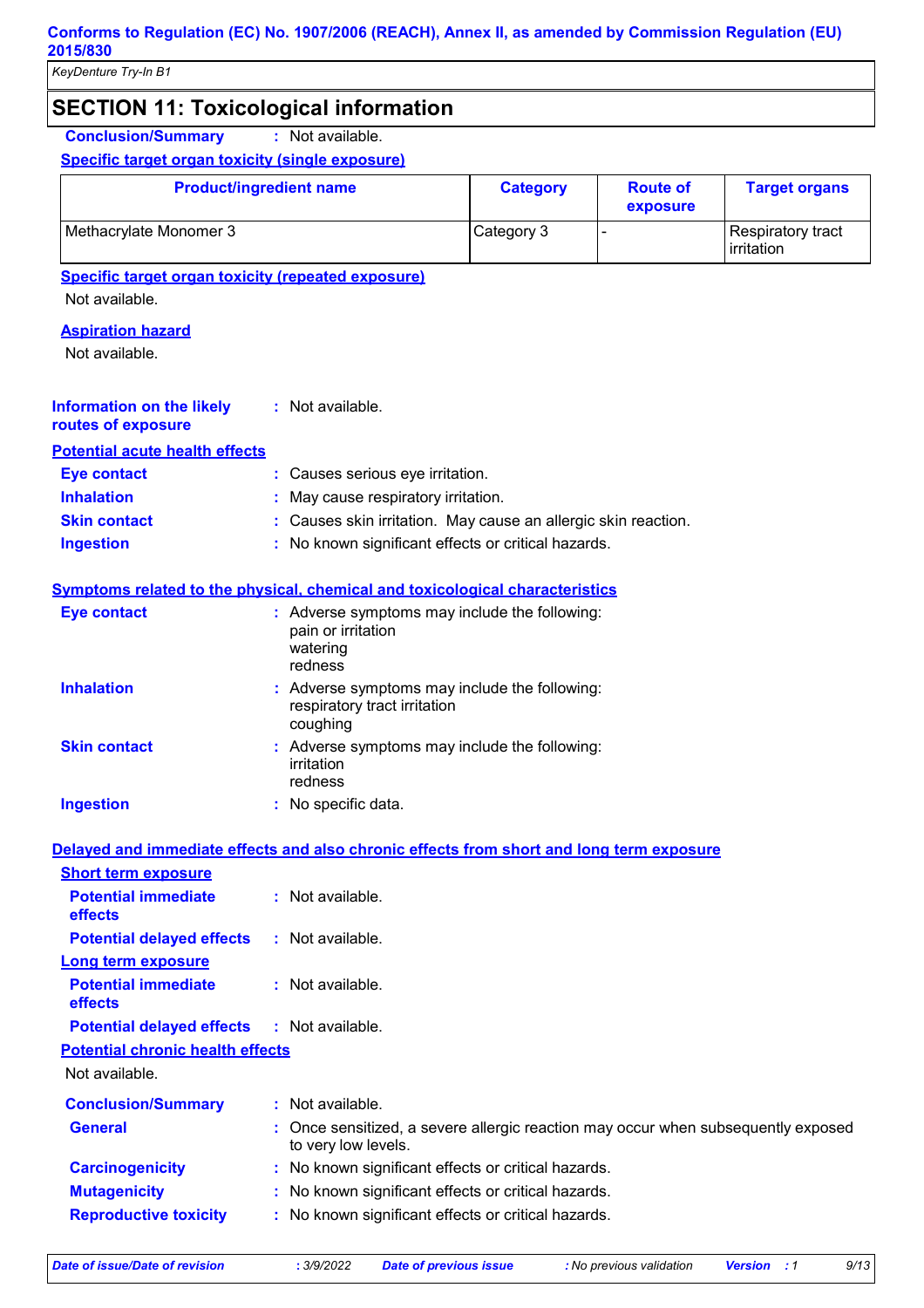*KeyDenture Try-In B1*

### **SECTION 11: Toxicological information**

**Other information :** Not available.

### **SECTION 12: Ecological information**

**12.1 Toxicity**

**Conclusion/Summary :** Not available.

#### **12.2 Persistence and degradability**

**Conclusion/Summary :** Not available.

#### **12.3 Bioaccumulative potential**

| <b>Product/ingredient name</b>              | <b>LogP</b> <sub>ow</sub> | <b>BCF</b> | <b>Potential</b> |
|---------------------------------------------|---------------------------|------------|------------------|
| Methacrylate Monomer 3<br>Photo Initiator 1 | 5.09                      | 53 to 72   | high<br>low      |

| <b>12.4 Mobility in soil</b> |                  |
|------------------------------|------------------|
| <b>Soil/water partition</b>  | : Not available. |
| <b>coefficient (Koc)</b>     |                  |
| <b>Mobility</b>              | : Not available. |

#### **12.5 Results of PBT and vPvB assessment**

This mixture does not contain any substances that are assessed to be a PBT or a vPvB.

**12.6 Other adverse effects** : No known significant effects or critical hazards.

### **SECTION 13: Disposal considerations**

The information in this section contains generic advice and guidance. The list of Identified Uses in Section 1 should be consulted for any available use-specific information provided in the Exposure Scenario(s).

#### **13.1 Waste treatment methods**

| <b>Product</b>             |                                                                                                                                                                                                                                                                                                                                                                                                                                                                                                                                                      |
|----------------------------|------------------------------------------------------------------------------------------------------------------------------------------------------------------------------------------------------------------------------------------------------------------------------------------------------------------------------------------------------------------------------------------------------------------------------------------------------------------------------------------------------------------------------------------------------|
| <b>Methods of disposal</b> | : The generation of waste should be avoided or minimized wherever possible.<br>Disposal of this product, solutions and any by-products should at all times comply<br>with the requirements of environmental protection and waste disposal legislation<br>and any regional local authority requirements. Dispose of surplus and non-<br>recyclable products via a licensed waste disposal contractor. Waste should not be<br>disposed of untreated to the sewer unless fully compliant with the requirements of<br>all authorities with jurisdiction. |
| <b>Hazardous waste</b>     | : The classification of the product may meet the criteria for a hazardous waste.                                                                                                                                                                                                                                                                                                                                                                                                                                                                     |
| <b>Packaging</b>           |                                                                                                                                                                                                                                                                                                                                                                                                                                                                                                                                                      |
| <b>Methods of disposal</b> | : The generation of waste should be avoided or minimized wherever possible. Waste<br>packaging should be recycled. Incineration or landfill should only be considered<br>when recycling is not feasible.                                                                                                                                                                                                                                                                                                                                             |
| <b>Special precautions</b> | : This material and its container must be disposed of in a safe way. Care should be<br>taken when handling emptied containers that have not been cleaned or rinsed out.<br>Empty containers or liners may retain some product residues. Avoid dispersal of<br>spilled material and runoff and contact with soil, waterways, drains and sewers.                                                                                                                                                                                                       |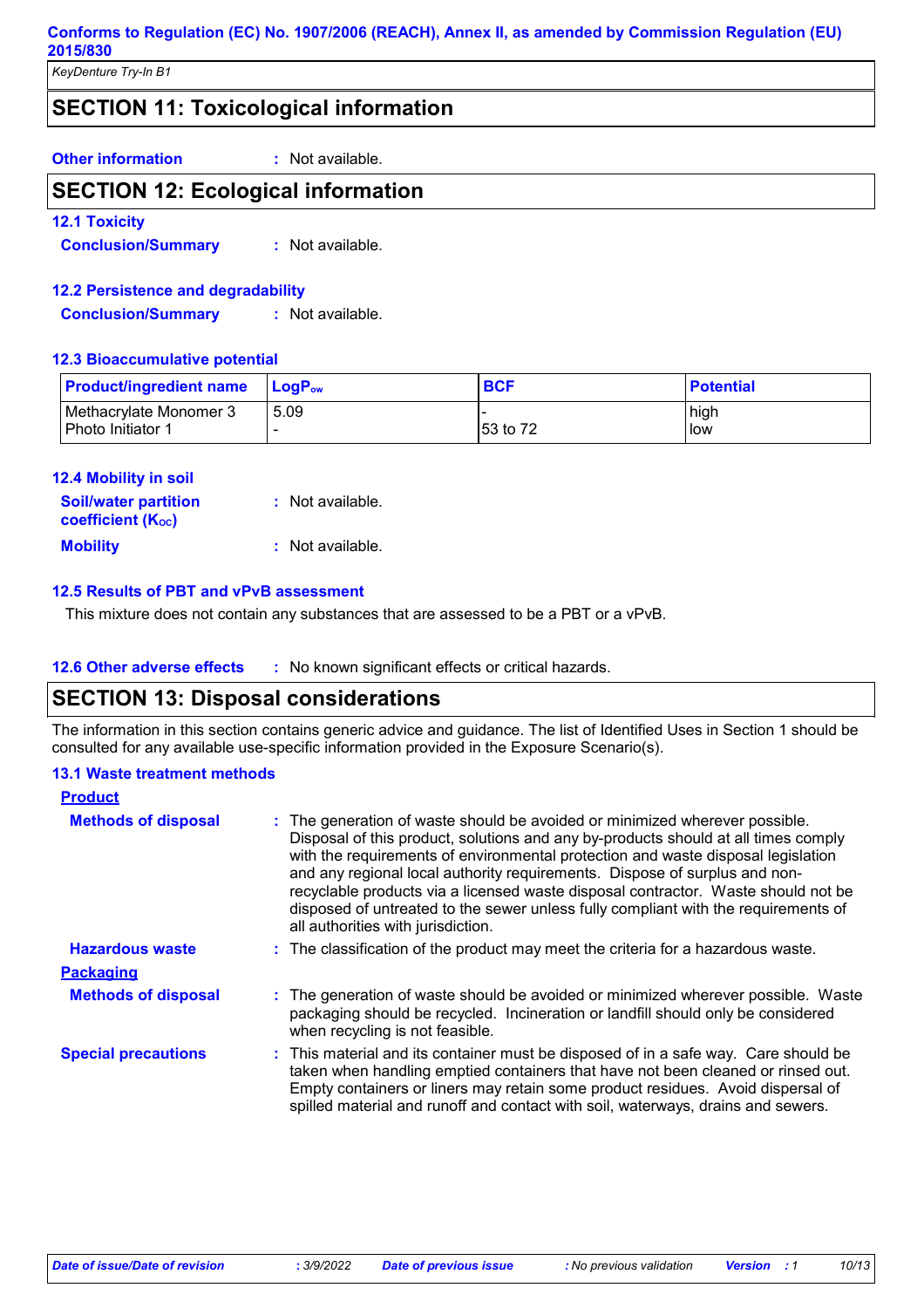*KeyDenture Try-In B1*

### **SECTION 14: Transport information**

|                                           | <b>ADR/RID</b> | <b>ADN</b>     | <b>IMDG</b>    | <b>IATA</b>    |
|-------------------------------------------|----------------|----------------|----------------|----------------|
| 14.1 UN number                            | Not regulated. | Not regulated. | Not regulated. | Not regulated. |
| 14.2 UN proper<br>shipping name           | ٠              |                |                |                |
| <b>14.3 Transport</b><br>hazard class(es) | ٠              |                |                |                |
| 14.4 Packing<br>group                     |                |                |                |                |
| 14.5<br><b>Environmental</b><br>hazards   | No.            | No.            | No.            | No.            |

**user**

**14.6 Special precautions for Transport within user's premises:** always transport in closed containers that are **:** upright and secure. Ensure that persons transporting the product know what to do in the event of an accident or spillage.

**14.7 Transport in bulk according to IMO instruments**

### **SECTION 15: Regulatory information**

**15.1 Safety, health and environmental regulations/legislation specific for the substance or mixture EU Regulation (EC) No. 1907/2006 (REACH)**

**Annex XIV - List of substances subject to authorization**

**:** Not available.

#### **Annex XIV**

None of the components are listed.

**Substances of very high concern**

None of the components are listed.

| <b>Annex XVII - Restrictions</b><br>on the manufacture,<br>placing on the market<br>and use of certain<br>dangerous substances,<br>mixtures and articles | : Not applicable. |
|----------------------------------------------------------------------------------------------------------------------------------------------------------|-------------------|
| <b>Other EU regulations</b>                                                                                                                              |                   |
| Industrial emissions<br>(integrated pollution<br>prevention and control) -<br>Air                                                                        | : Not listed      |
| <b>Industrial emissions</b><br>(integrated pollution<br>prevention and control) -<br><b>Water</b>                                                        | : Not listed      |
| Ozone depleting substances (1005/2009/EU)                                                                                                                |                   |
| Not listed.                                                                                                                                              |                   |
| <b>Prior Informed Consent (PIC) (649/2012/EU)</b>                                                                                                        |                   |
| Not listed.                                                                                                                                              |                   |
|                                                                                                                                                          |                   |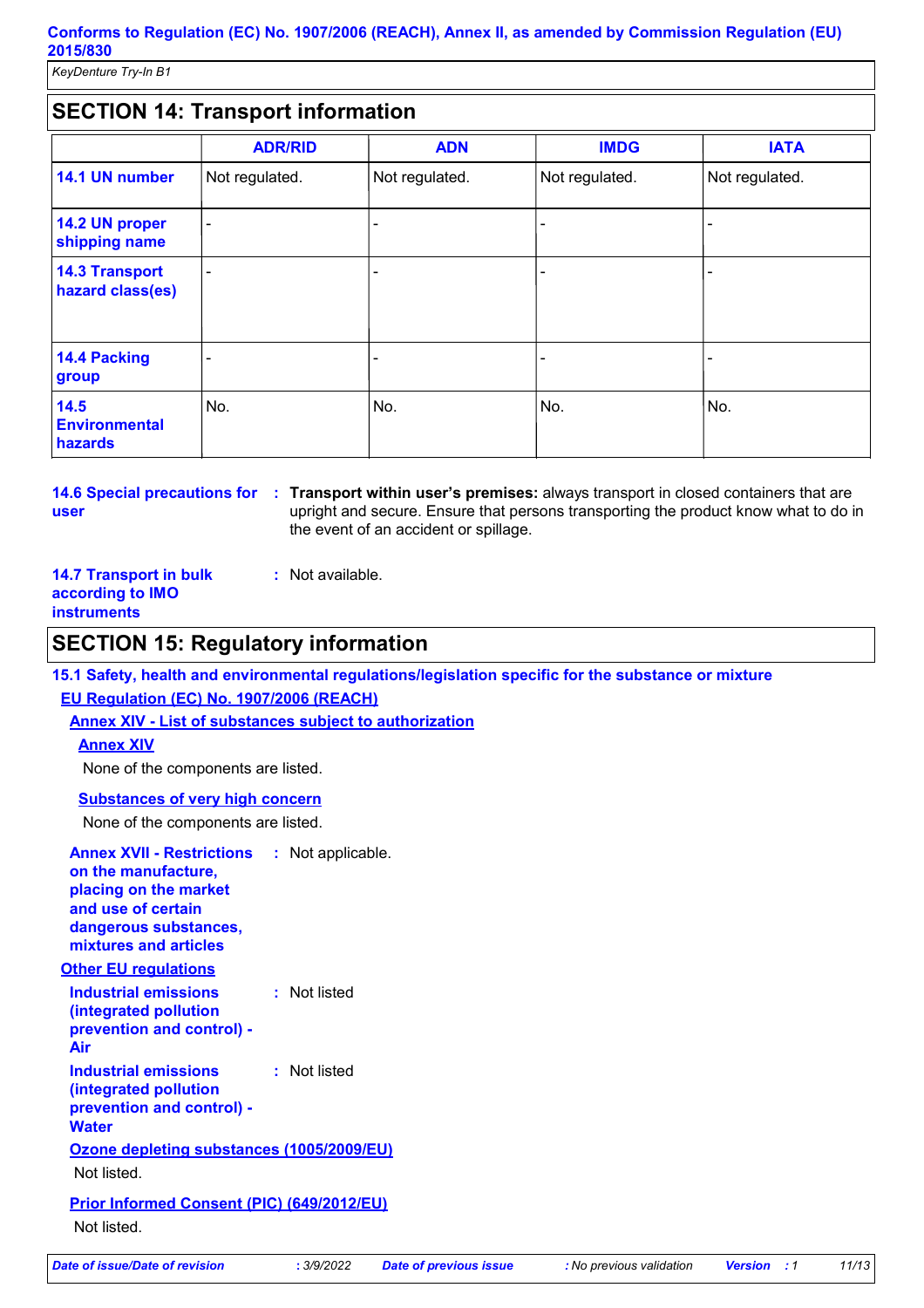*KeyDenture Try-In B1*

### **SECTION 15: Regulatory information**

**Persistent Organic Pollutants**

Not listed.

#### **Seveso Directive**

This product is controlled under the Seveso Directive.

**Danger criteria**

**Category**

E2

#### **National regulations**

**International regulations**

**Chemical Weapon Convention List Schedules I, II & III Chemicals**

Not listed.

**Montreal Protocol**

Not listed.

#### **Stockholm Convention on Persistent Organic Pollutants**

Not listed.

**Rotterdam Convention on Prior Informed Consent (PIC)**

Not listed.

#### **UNECE Aarhus Protocol on POPs and Heavy Metals**

Not listed.

#### **Inventory list**

| <b>Australia</b>                          | : Not determined.                                                                               |
|-------------------------------------------|-------------------------------------------------------------------------------------------------|
| <b>Canada</b>                             | : Not determined.                                                                               |
| <b>China</b>                              | : Not determined.                                                                               |
| <b>Europe</b>                             | : Not determined.                                                                               |
| <b>Japan</b>                              | : Japan inventory (CSCL): Not determined.<br>Japan inventory (ISHL): Not determined.            |
| <b>New Zealand</b>                        | : Not determined.                                                                               |
| <b>Philippines</b>                        | : Not determined.                                                                               |
| <b>Republic of Korea</b>                  | : Not determined.                                                                               |
| <b>Taiwan</b>                             | : Not determined.                                                                               |
| <b>Thailand</b>                           | : Not determined.                                                                               |
| <b>Turkey</b>                             | : Not determined.                                                                               |
| <b>United States</b>                      | : Not determined.                                                                               |
| <b>Viet Nam</b>                           | : Not determined.                                                                               |
| <b>15.2 Chemical Safety</b><br>Assessment | : This product contains substances for which Chemical Safety Assessments are still<br>required. |

### **SECTION 16: Other information**

 $\nabla$  Indicates information that has changed from previously issued version.

| <b>Abbreviations and</b><br>acronyms | $\therefore$ ATE = Acute Toxicity Estimate<br>CLP = Classification, Labelling and Packaging Regulation [Regulation (EC) No.<br>1272/2008]<br>DMEL = Derived Minimal Effect Level<br>DNEL = Derived No Effect Level |
|--------------------------------------|--------------------------------------------------------------------------------------------------------------------------------------------------------------------------------------------------------------------|
|                                      | EUH statement = CLP-specific Hazard statement<br>PBT = Persistent, Bioaccumulative and Toxic<br>PNEC = Predicted No Effect Concentration                                                                           |

| Date of issue/Date of revision | 3/9/2022 | <b>Date of previous issue</b> | : No previous validation | <b>Version</b> : 1 | 12/13 |
|--------------------------------|----------|-------------------------------|--------------------------|--------------------|-------|
|                                |          |                               |                          |                    |       |